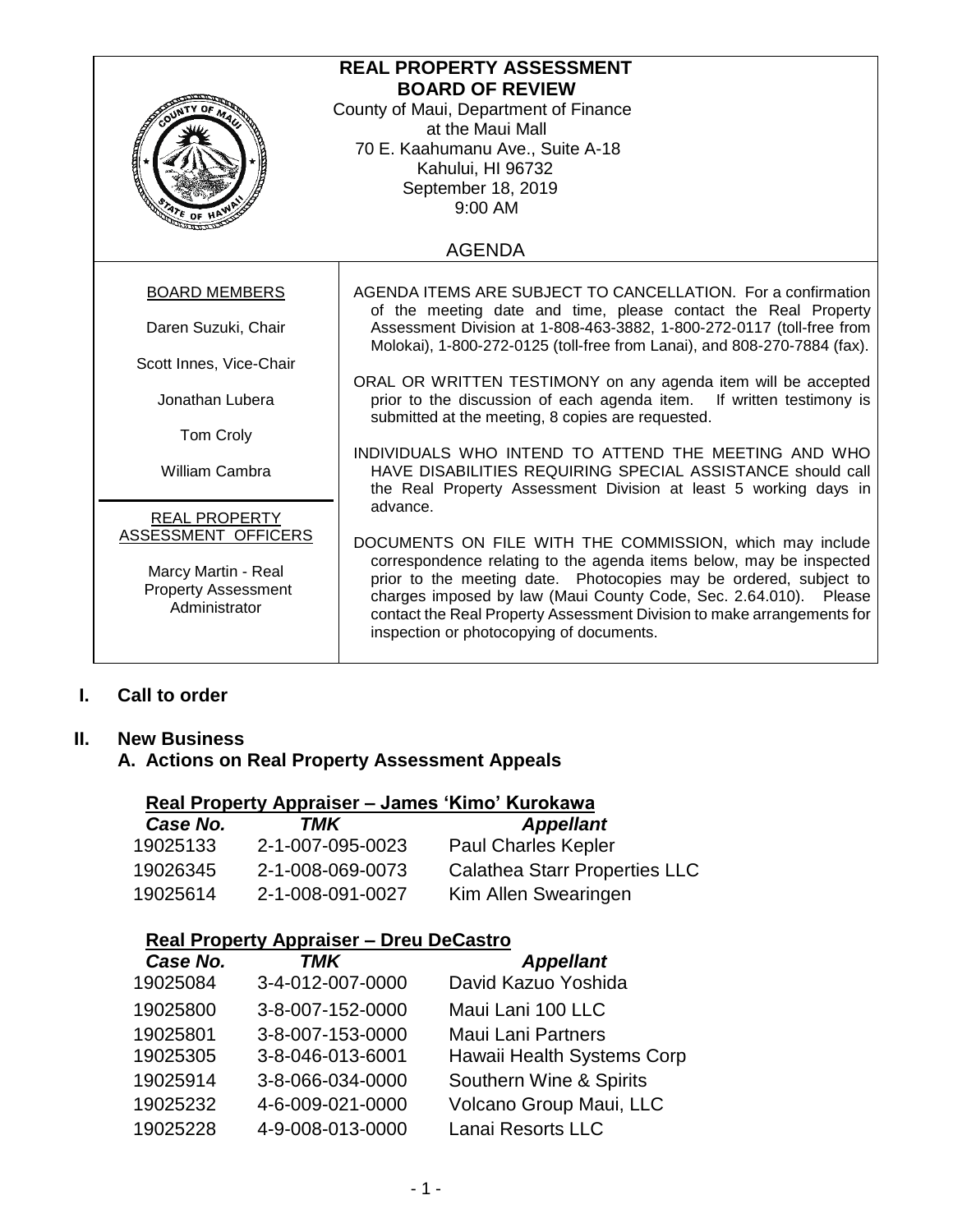Real Property Assessment Division Agenda September 18, 2019

## **Real Property Appraiser – Tammy Katsutani**

| Case No.       | <b>TMK</b>       | <b>Appellant</b>                 |
|----------------|------------------|----------------------------------|
| 19025093       | 2-3-009-004-0000 | <b>Pukalani Country Club LLC</b> |
| 19026350 -     | 4-2-004-024-0000 | Ty Management Corporation        |
| (conservation) |                  |                                  |
| 19026354 -     | 4-2-004-024-0000 | Ty Management Corporation        |
| (commercial)   |                  |                                  |
| 19026356 -     | 4-2-004-036-0000 | Ty Management Corporation        |
| (commercial)   |                  |                                  |
| 19026358 -     | 4-2-004-036-0000 | Ty Management Corporation        |
| (conservation) |                  |                                  |
| 19026347       | 4-2-004-043-0000 | Ty Management Corporation        |
| 19026348       | 4-2-004-050-0000 | Ty Management Corporation        |
| 19026349       | 4-2-004-052-0000 | Ty Management Corporation        |
| 19026359       | 4-2-004-060-0000 | Ty Management Corporation        |

# **Real Property Appraiser – Kristin Shimada**

| Case No. | TMK              | <b>Appellant</b>                      |
|----------|------------------|---------------------------------------|
| 19025174 | 3-4-003-006-0000 | Nu'alolo LLC                          |
| 19025172 | 3-4-003-007-0000 | Kalua'ahole LLC                       |
| 19025168 | 3-4-003-011-0000 | James J C II & Dorothy A Haynes Trust |
| 19025166 | 3-4-003-012-0000 | James J C II & Dorothy A Haynes Trust |
| 19025163 | 3-4-003-013-0000 | James J C II & Dorothy A Haynes Trust |
| 19025160 | 3-4-003-014-0000 | James II & Dorothy Haynes Joint Trust |
| 19025162 | 3-4-003-043-0000 | James II & Dorothy Haynes Joint Trust |
| 19025164 | 3-4-003-044-0000 | James II & Dorothy Haynes Joint Trust |
| 19025167 | 3-4-003-045-0000 | James II & Dorothy Haynes Joint Trust |
| 19025170 | 3-4-003-047-0000 | James II & Dorothy Haynes Joint Trust |
| 19025161 | 3-4-003-048-0000 | James II & Dorothy Haynes Joint Trust |
| 19025165 | 3-4-003-049-0000 | James II & Dorothy Haynes Joint Trust |
| 19025169 | 3-4-003-050-0000 | James II & Dorothy Haynes Joint Trust |
| 19025171 | 3-4-003-051-0000 | James II & Dorothy Haynes Joint Trust |
| 19025173 | 3-4-003-052-0000 | James II & Dorothy Haynes Joint Trust |
| 19025175 | 3-4-003-053-0000 | James II & Dorothy Haynes Joint Trust |
|          |                  |                                       |

# **Real Property Appraiser – Arielle Obrero**

| Case No. | TMK              | <b>Appellant</b>             |
|----------|------------------|------------------------------|
| 19025564 | 3-8-077-002-0021 | Scott C/Barbara Ann Taylor   |
| 19025055 | 3-9-003-001-0045 | George And Martha Hale Trust |
| 19025019 | 3-9-004-135-0191 | JDRELLC                      |
| 19025058 | 3-9-004-139-0017 | Tyler H Hofinga 2016 Trust   |